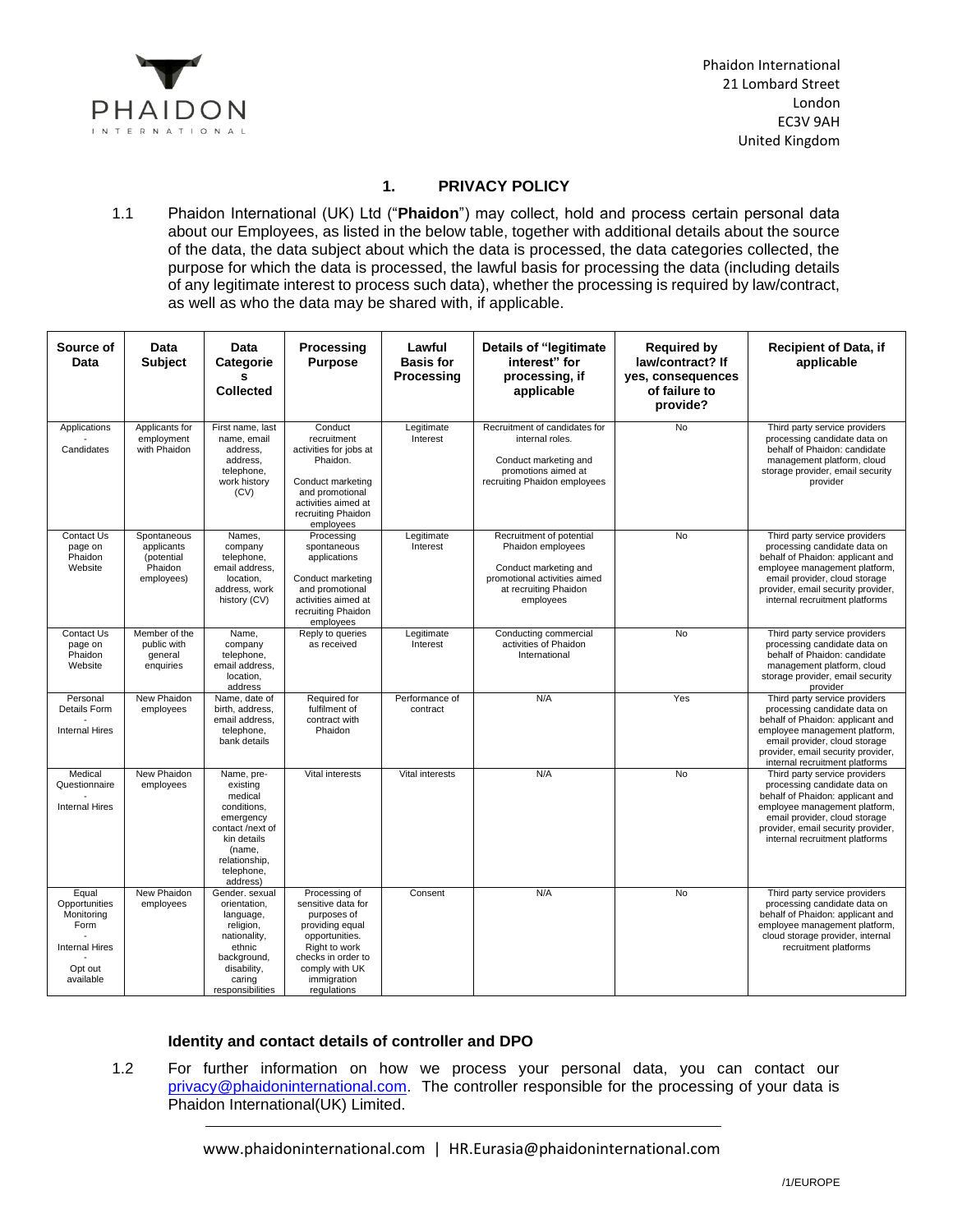

### **Details of transfers to third country and safeguards**

1.3 Phaidon may share your personal data with third-party service providers and other third parties acting on behalf of Phaidon, which may be located in jurisdictions outside the European Economic Area (EEA). We ensure that such transfers are lawful, including by ensuring that they are to jurisdictions that are considered to have equivalent privacy protections, and/or ensuring that the third parties to whom we transfer your personal data are under contract to Phaidon and bound by appropriate data protection clauses or other approved safeguards, as applicable in each situation.

## **Right to withdraw**

1.4 Where you have provided us with consent to process your personal data, you have the right to withdraw this consent at any time. This will not affect the lawfulness of processing based on consent before its withdrawal, however. We provide multiple, simple methods for withdrawing your consent, including, where applicable, electronic unsubscribe mechanisms. In any event, you can always inform us that you wish to withdraw your consent in respect of a specific processing activity and related personal data by emailing us at [privacy@phaidoninternational.com](mailto:privacy@phaidoninternational.com) 

If you do so, please provide us with your full name, email address and sufficient details about the consent you provided, including the scope of the consent and the personal data the consent related to. We collect your name and email address in this context only for the purpose of identifying you in order to execute your consent withdrawal request.

### **How long do we retain your personal data**

1.5 We retain your personal data for as long as it is necessary for the relevant processing activity, to protect our legal rights after the Employee's last day at Phaidon, or for any longer period of time that may otherwise be required by law. We will retain Employee records, including personal data, for six (6) years after the Employee's last day at Phaidon to ensure that we can appropriately protect our legal rights in relation to the relationship. However, we will retain data of Employees who are no longer active employees, separately from active Employee data.

### **Data subject rights**

- 1.6 You have certain specific rights with respect to how we process your data. Phaidon is committed to ensuring that your rights are protected. The GDPR sets out the following rights applicable to data subjects:
- a) **The right to be informed** We have provided this Privacy Policy to provide you with concise, transparent, intelligible and easily accessible information about how we use your personal data, including specific information depending on whether or not we have obtained your personal data directly from you.
- b) **The right of access** You have the right to obtain from us confirmation as to whether or not personal data concerning you are being processed, and, where that is the case, access to the personal data and the following information:

the purposes of the processing;

(b) the categories of personal data concerned;

(c) the recipients or categories of recipient to whom the personal data have been or will be disclosed, in particular recipients in third countries or international organisations;

(d) where possible, the envisaged period for which the personal data will be stored, or, if not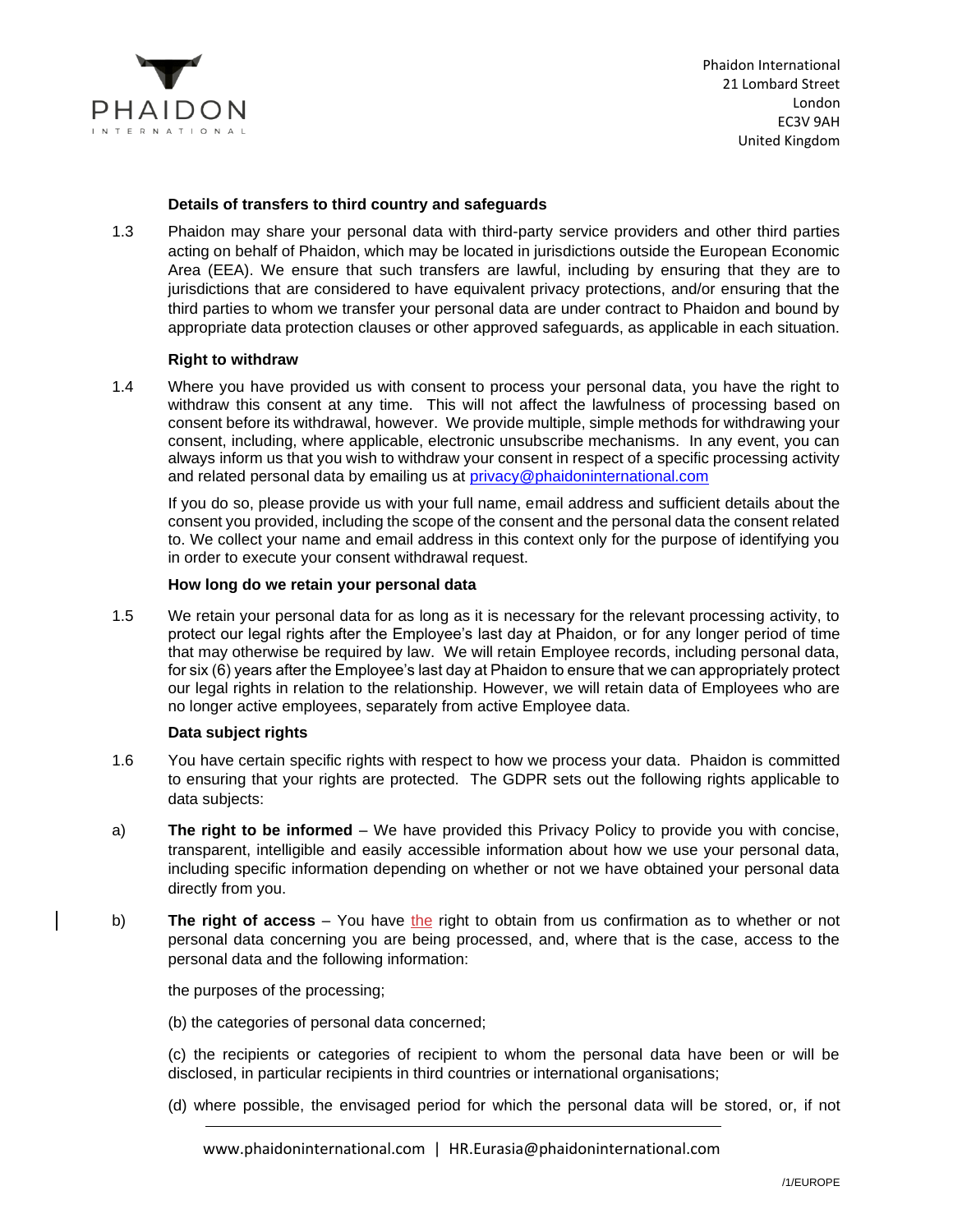

possible, the criteria used to determine that period;

(e) the existence of the right to request from the controller rectification or erasure of personal data or restriction of processing of personal data concerning the data subject or to object to such processing;

(f) the right to lodge a complaint with a supervisory authority;

(g) where the personal data are not collected from the data subject, any available information as to their source;

(h) the existence of automated decision-making, including profiling, and meaningful information about the logic involved, as well as the significance and the envisaged consequences of such processing for the data subject.

(i) Where personal data are transferred to a third country or to an international organisation, we will inform you of the appropriate safeguards in place in relation to the transfer.

- c) **The right to rectification** We will rectify without undue delay any inaccurate personal data we hold concerning you, including completing any incomplete personal data.
- d) **The right to erasure (also known as the 'right to be forgotten')** You have the right to have us erase all personal data we hold concerning you, without undue delay, in one of the following circumstances:

(a) the personal data are no longer necessary in relation to the purposes for which they were collected or otherwise processed;

(b) you withdraw your consent on which the processing is based and there is no other legal ground for the processing;

(c) you object to the processing and there are no overriding legitimate grounds for the processing, or you objected to the processing in respect to direct marketing;

(d) the personal data have been unlawfully processed;

(e) the personal data have to be erased for compliance with a legal obligation in EU or member country law to which our organisation is subject;

(f) the personal data have been collected in relation to the offer of information society services referred to in Article 8(1) of the GDPR.

### **We cannot execute your request if the personal data you are asking us to erase is necessary:**

(a) for exercising the right of freedom of expression and information;

(b) to comply with a legal obligation which requires processing under EU or a member state's law to which we are subject, or to perform a task in the public interest or in the exercise of official authority vested in us;

(c) for certain reasons of public interest in the area of public health;

(d) for archiving purposes in the public interest, scientific or historical research purposes or statistical purposes in so far as erasing the personal data is likely to render impossible or seriously impair the achievement of the objectives of that processing; or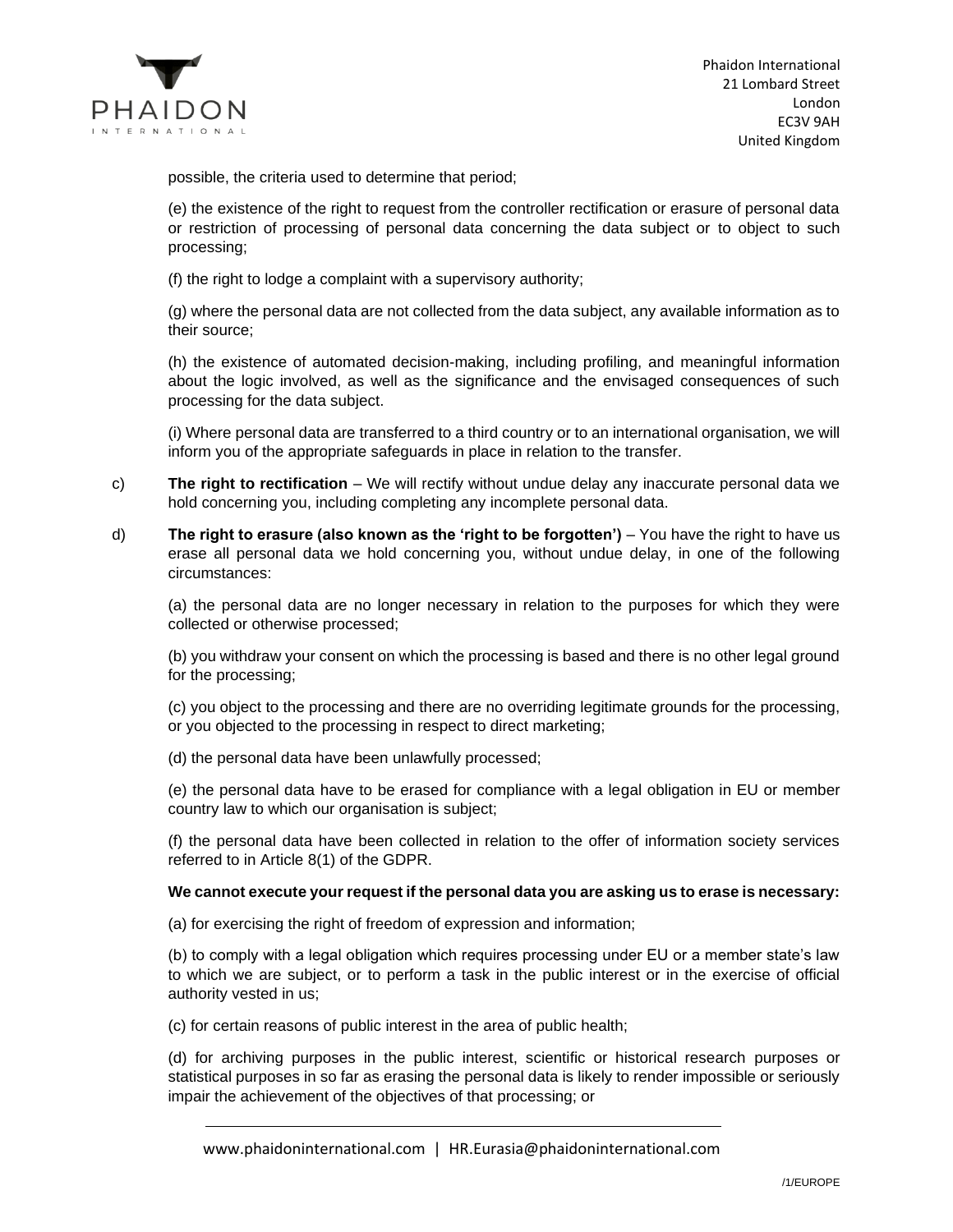

(e) to establish, exercise or defend legal claims.

e) **The right to restrict processing** – You have the right to request that we restrict specific processing of your personal data, and we will comply, where one of the following applies:

(a) you are contesting the accuracy of your personal data that we hold, while we verify the accuracy of your personal data;

(b) the way we are processing the personal data is unlawful and you oppose the erasure of the personal data and request the restriction of their use instead;

(c) we no longer need the personal data for the purposes of the processing, but you need the personal data to establish, exercise or defend legal claims;

(d) you have objected to processing in the public interest or in relation to our legitimate interest, pending the verification whether any legitimate grounds we may have override your right.

While you have restricted its processing, we will only store your personal data in question, and may process it only with your consent or to establish, exercise or defend legal claims or protect the rights of another natural or legal person or for reasons of important public interest.

We will notify you before lifting the processing restriction.

f) **The right to data portability** – You have the right to receive from us your personal data that you have provided to us, in a structured, commonly used and machine-readable format, and you have the right to transmit those data to another controller without hindrance from us, where:

(a) the processing is based on consent or on a contract; and

(b) the processing is carried out by automated means.

Where technically feasible, we will transmit your personal data directly to the other controller.

- g) **The right to object** You have the right to object to Phaidon processing your personal data in connection with our legitimate interests in the context of our activities (including profiling), direct marketing (including profiling), and processing for scientific and/or historical research and statistics purposes, where applicable.
- h) **Rights with respect to automated decision-making and profiling** You have the right not to be subject to a decision based solely on automated processing, including profiling, which produces legal effects concerning you or similarly significantly affects you. You can object to your personal data being used in this way. We are permitted to use automated decision-making and profiling if the decision:

(a) is necessary for entering into, or performance of, a contract between you and us;

(b) is authorised by EU or a member state law to which we are subject and which also lays down suitable measures to safeguard your rights and freedoms and legitimate interests; or

(c) is based on your explicit consent.

Where we engage in automatic decision-making or profiling in connection with a contract between us or further to your explicit consent, we implement suitable measures to safeguard your rights and freedoms and legitimate interests, at least the right to obtain human intervention from us in the course decision-making process, and the opportunity to express your point of view and to contest